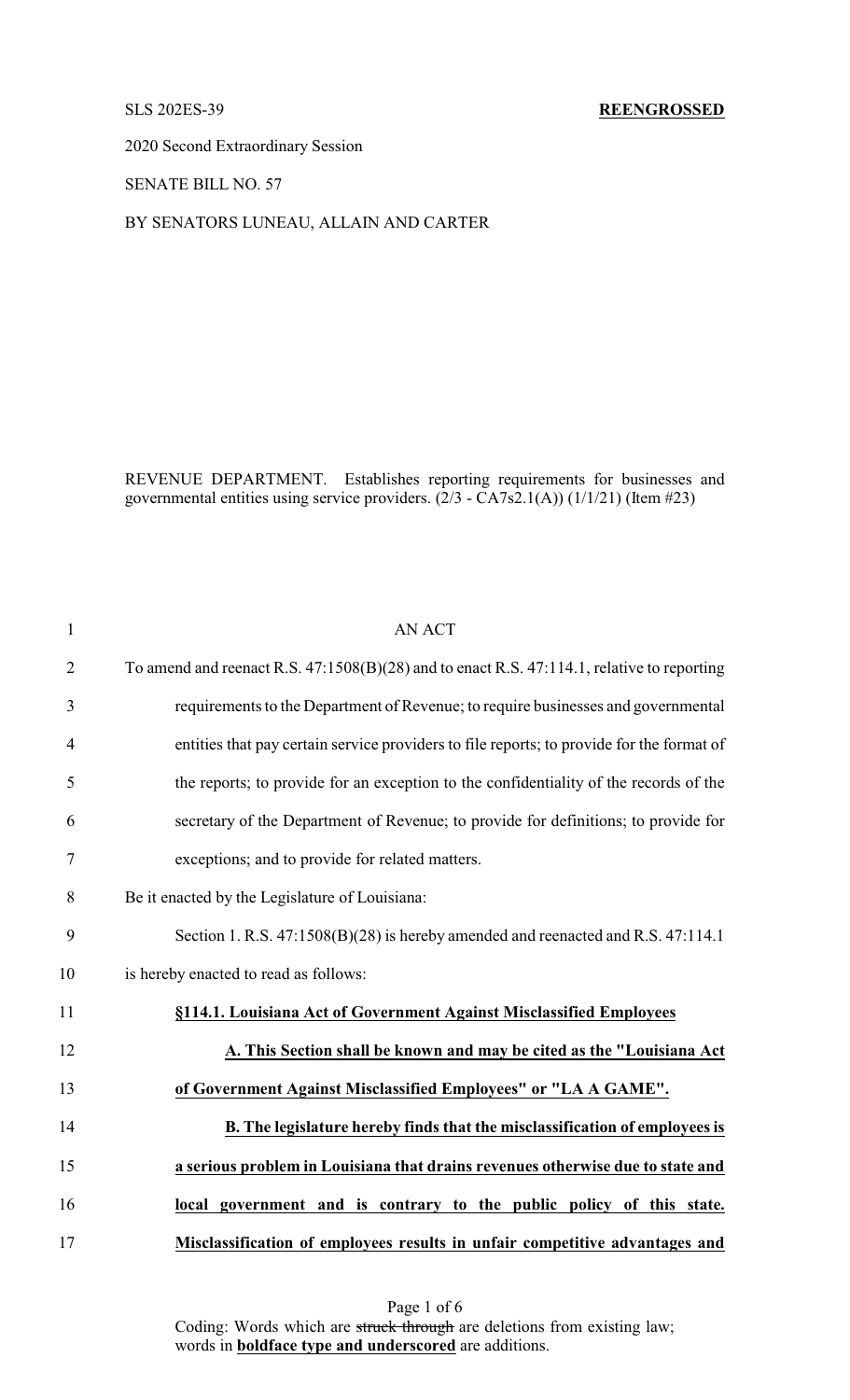| $\mathbf{1}$   | harms Louisiana businesses that properly comply with applicable laws. It is the    |
|----------------|------------------------------------------------------------------------------------|
| $\overline{2}$ | intent and purpose of this Section to encourage the secretary of the Louisiana     |
| 3              | Department of Revenue and the secretary of the Louisiana Workforce                 |
| $\overline{4}$ | Commission to work collaboratively to detect, investigate, and extinguish cases    |
| 5              | of misclassification of employees in this state utilizing the reports required by  |
| 6              | this Section. Further, the legislature directs that the reporting requirements     |
| 7              | shall be developed by the secretary as to cause the least amount of                |
| 8              | administrative or compliance burden feasible to businesses and the state.          |
| 9              | C. For purposes of this Section:                                                   |
| 10             | (1) "LA A GAME Annual Report" means an electronic filing of Internal               |
| 11             | Revenue Service Form 1099-NEC or successor form, or in the absence of such         |
| 12             | electronic form, a report prescribed by the secretary and filed annually by a      |
| 13             | service recipient that includes the following information:                         |
| 14             | (a) The service recipient's name, business name, and address.                      |
| 15             | (b) The service recipient's federal employer identification number, social         |
| 16             | security number, or another appropriate identifying number if neither a federal    |
| 17             | identification nor social security number is known to the service recipient.       |
| 18             | (c) The service provider's full name, address, social security number or           |
| 19             | federal employer identification number, and the total amount paid to the service   |
| 20             | provider during the calendar year.                                                 |
| 21             | (2) "Secretary" means the secretary of the Louisiana Department of                 |
| 22             | Revenue.                                                                           |
| 23             | (3) "Service recipient" means any individual, person, corporation,                 |
| 24             | association, or partnership, or agent thereof, doing business in this state,       |
| 25             | deriving trade or business income from sources within this state, or in any        |
| 26             | manner is engaged in the course of a trade or business subject to the laws of this |
| 27             | state that pays, in the course of its trade or business, remuneration to a service |
| 28             | provider for services provided in this state. "Service recipient" includes any     |
| 29             | agency or political subdivision of the state.                                      |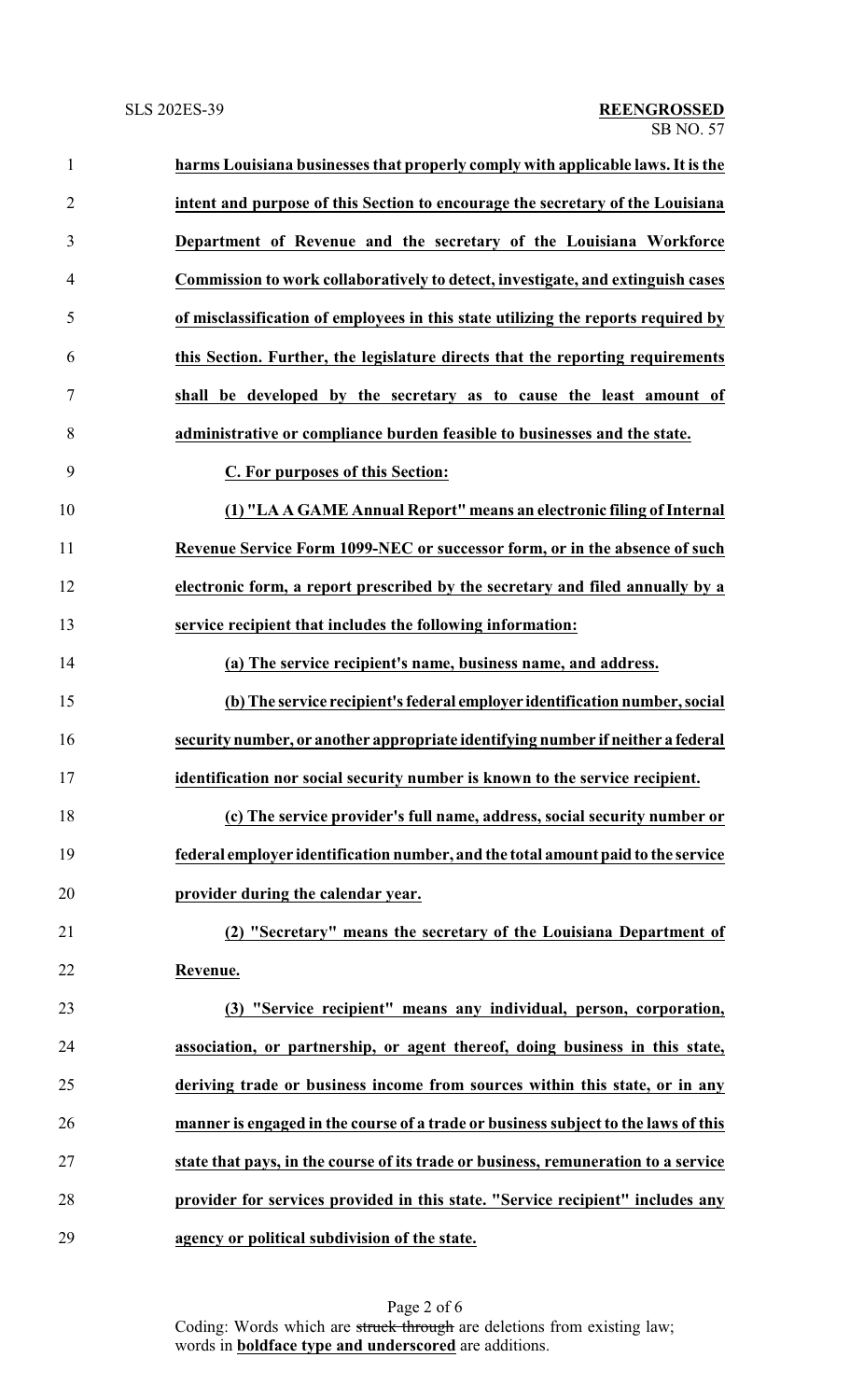| $\mathbf{1}$   | (4) "Service provider" means a person who is not an employee of the             |
|----------------|---------------------------------------------------------------------------------|
| $\overline{2}$ | service recipient who receives remuneration for services performed for the      |
| 3              | service recipient in Louisiana.                                                 |
| $\overline{4}$ | D. Beginning January 1, 2022, any service recipient who makes or is             |
| 5              | required to make a return to the Internal Revenue Service, in accordance with   |
| 6              | Section 6041A(a) of the Internal Revenue Code and Treasury Regulations          |
| $\tau$         | adopted thereunder and other administrative guidance issued by the Internal     |
| 8              | Revenue Service, including the instructions to Internal Revenue Service Form    |
| 9              | 1099-NEC or successor form, relating to payments made to a service provider     |
| 10             | as remuneration for services provided in this state, shall file the LA A GAME   |
| 11             | Annual Report with the secretary as provided in this Section.                   |
| 12             | E.(1) The LA A GAME Annual Report required pursuant to this Section             |
| 13             | shall be filed with the secretary on or before the 28th day of February of each |
| 14             | year for the preceding calendar year. The first LA A GAME Annual Report         |
| 15             | shall be filed on or before February 28, 2022, for remunerations made during    |
| 16             | calendar year 2021.                                                             |
| 17             | (2) Upon receipt of a written request from a service recipient in the           |
| 18             | manner prescribed by the secretary, the secretary may grant a reasonable        |
| 19             | extension of time, not exceeding thirty days, for filing the annual report.     |
| 20             | (3) The secretary may waive the annual reporting requirement upon a             |
| 21             | showing by the service recipient that the requirement creates an undue          |
| 22             | hardship. A request for waiver shall be submitted to the secretary in the       |
| 23             | manner prescribed by the secretary.                                             |
| 24             | F.(1) The secretary shall design and provide for the electronic filing of       |
| 25             | LA A GAME Annual Reports at no charge for use by the service recipients. The    |
| 26             | secretary may require electronic filing of LA A GAME Annual Reports by rule     |
| 27             | and shall provide for hardship exceptions.                                      |
| 28             | (2) The secretary shall prescribe the forms and format to be used when          |
| 29             | submission of the LA A GAME Annual Report is to be made in a manner other       |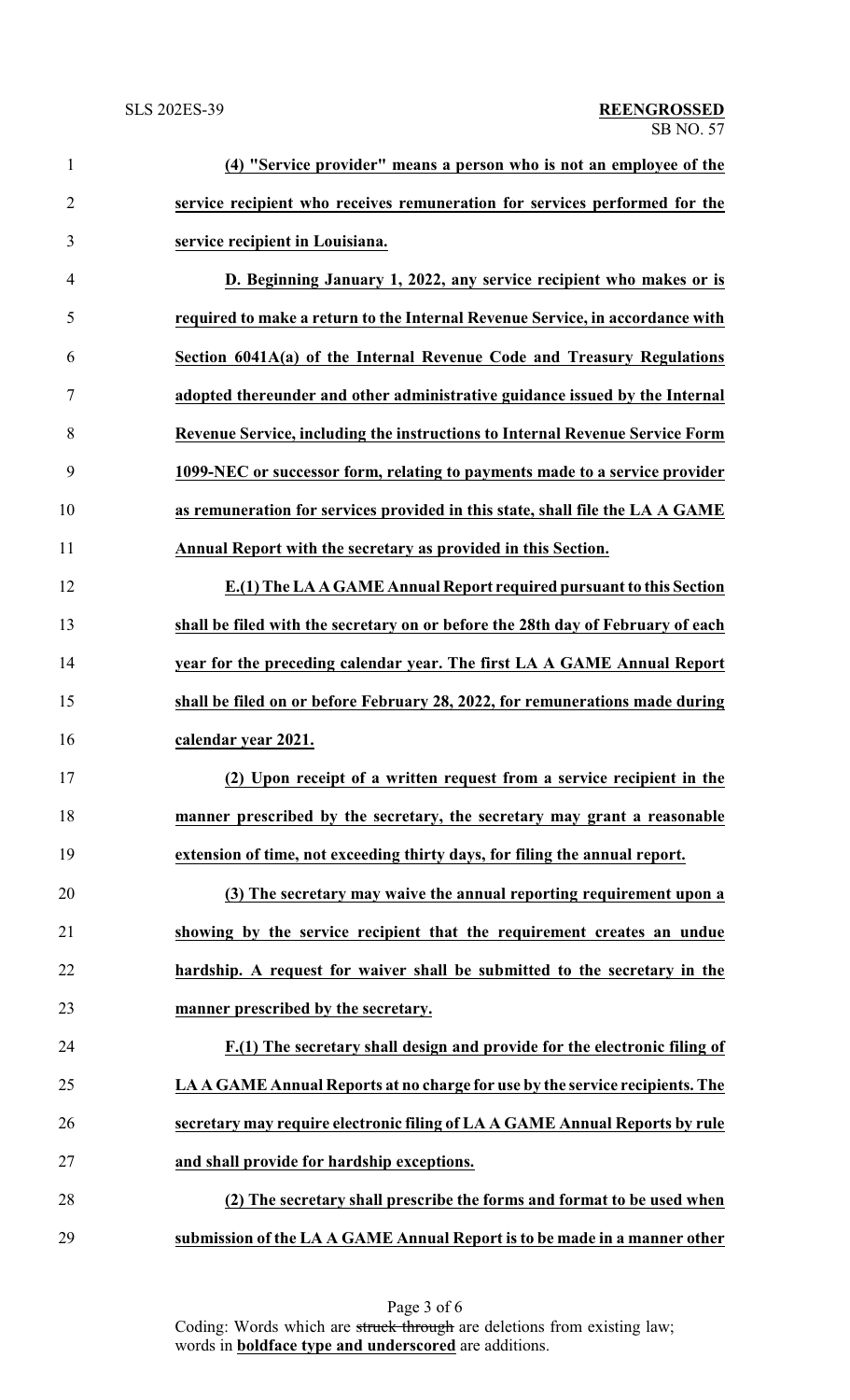|     | than electronic filing of Internal Revenue Service Form 1099-NEC or successor                                                                                                           |
|-----|-----------------------------------------------------------------------------------------------------------------------------------------------------------------------------------------|
|     | form. Any media and record layout the secretary may require for such                                                                                                                    |
|     | submission shall be consistent with the filing requirements for Internal Revenue                                                                                                        |
|     | <b>Service Form 1099-NEC or successor form.</b>                                                                                                                                         |
|     | *<br>$\ast$<br>*                                                                                                                                                                        |
|     | §1508. Confidentiality of tax records                                                                                                                                                   |
|     | *<br>$\ast$<br>∗                                                                                                                                                                        |
|     | B. Nothing herein contained shall be construed to prevent:                                                                                                                              |
|     | *<br>$\ast$<br>∗                                                                                                                                                                        |
|     | (28) The sharing or furnishing, in the discretion of the secretary, of LA A                                                                                                             |
|     | <b>GAME Annual Reports required by R.S. 47:114.1 or other information to the</b>                                                                                                        |
|     | Louisiana Workforce Commission for the purposes of determining, investigating, or                                                                                                       |
|     | prosecuting fraud related to all areas administered by the Louisiana Workforce                                                                                                          |
|     | Commission. Any information shared or furnished shall be considered and held                                                                                                            |
|     | confidential and privileged by the Louisiana Workforce Commission to the same                                                                                                           |
|     | extent heretofore provided.                                                                                                                                                             |
|     |                                                                                                                                                                                         |
|     | Section 2. This Act shall become effective on January 1, 2021.                                                                                                                          |
|     | The original instrument was prepared by Leonore Heavey. The following<br>digest, which does not constitute a part of the legislative instrument, was<br>prepared by Jeanne C. Johnston. |
|     | <b>DIGEST</b>                                                                                                                                                                           |
|     | 2020 Second Extraordinary Session<br>SB 57 Reengrossed<br>Luneau                                                                                                                        |
|     | Proposed law creates the "Louisiana Act of Government Against Misclassified Employees"<br>or "LA A GAME" and provides for annual reporting requirements.                                |
|     | Proposed law defines the following terms:                                                                                                                                               |
| (1) | "LA A GAME Annual Report" means an electronic filing of an Internal Revenue                                                                                                             |

- Service (IRS) Form 1099-NEC, or in the absence of an electronic filing, a report prescribed by the secretary and filed annually by a service recipient that includes the following information:
	- (a) The service recipient's name, business name, and address.
	- (b) The service recipient's federal employer identification number, social security number, or another appropriate identifying number.

# Page 4 of 6

Coding: Words which are struck through are deletions from existing law; words in **boldface type and underscored** are additions.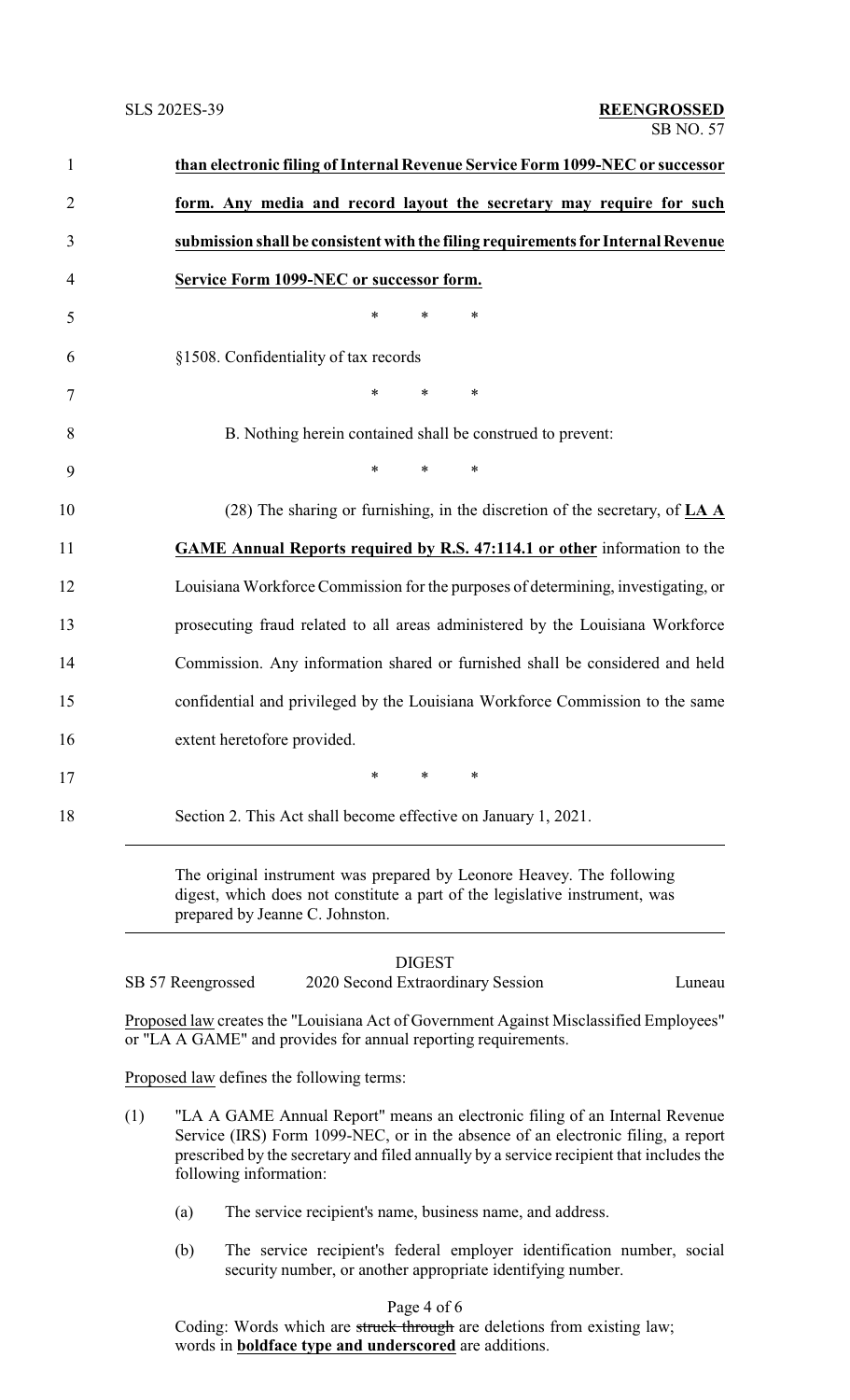- (c) The service provider's full name, address, social security number or federal employer identification number, and the total amount paid to the service provider during the calendar year.
- (2) "Secretary" means the secretary of the La. Dept. of Revenue.
- (3) "Service recipient" means any individual, person, corporation, association, or partnership, or agent thereof, doing business in this state, deriving trade or business income from sources within this state, or in any manner is engaged in the course of a trade or business subject to the laws of this state that pays, in the course of its trade or business, remuneration to a service provider for services provided in this state. "Service recipient" includes any agency or political subdivision of the state.
- (4) "Service provider" means a person who is not an employee of the service recipient who receives remuneration for services performed for the service recipient in Louisiana.

Proposed law requires any service recipient who makes or is required to make a return to the IRS relating to payments made to a service provider as remuneration for services provided in this state to file the annual report with the secretary beginning January 1, 2022.

Proposed law requires the first annual report to be filed on or before February 28, 2022 for remunerations made during calendar year 2021.

Proposed law requires the annual report to be filed with the secretary on or before February 28th of each year for the preceding calendar year.

Proposed law authorizes the secretary to grant filing extensions and waive the annual reporting requirement in certain circumstances.

Proposed law provides for an exception to the confidentiality of tax records of the secretary of the Dept. of Revenue for the sharing of certain information with the Louisiana Workforce Commission.

Proposed law requires the secretary to design and provide for electronic filing of reports at no charge and may require electronic filing of the reports. Further requires the secretary to prescribe the forms and format to be used when submission of the LA A GAME Annual Report is made in a manner other than electronic filing of the IRS Form 1099-NEC.

Effective January 1, 2021.

(Amends R.S. 47:1508(B)(28); adds R.S. 47:114.1)

### Summary of Amendments Adopted by Senate

# Committee Amendments Proposed by Senate Committee on Revenue and Fiscal Affairs to the original bill

- 1. Creates the "Louisiana Act of Government Against Misclassified Employees" and provides for annual reporting requirements.
- 2. Requires any service recipient who is required to make a return to the IRS relating to payments made to a service provider to file an annual report with the secretary of the Dept. of Revenue beginning January 1, 2022 regardless of the number of service providers used.
- 3. Increases the penalty cap from \$7,500 to \$10,000 per year.

# Page 5 of 6

Coding: Words which are struck through are deletions from existing law; words in **boldface type and underscored** are additions.